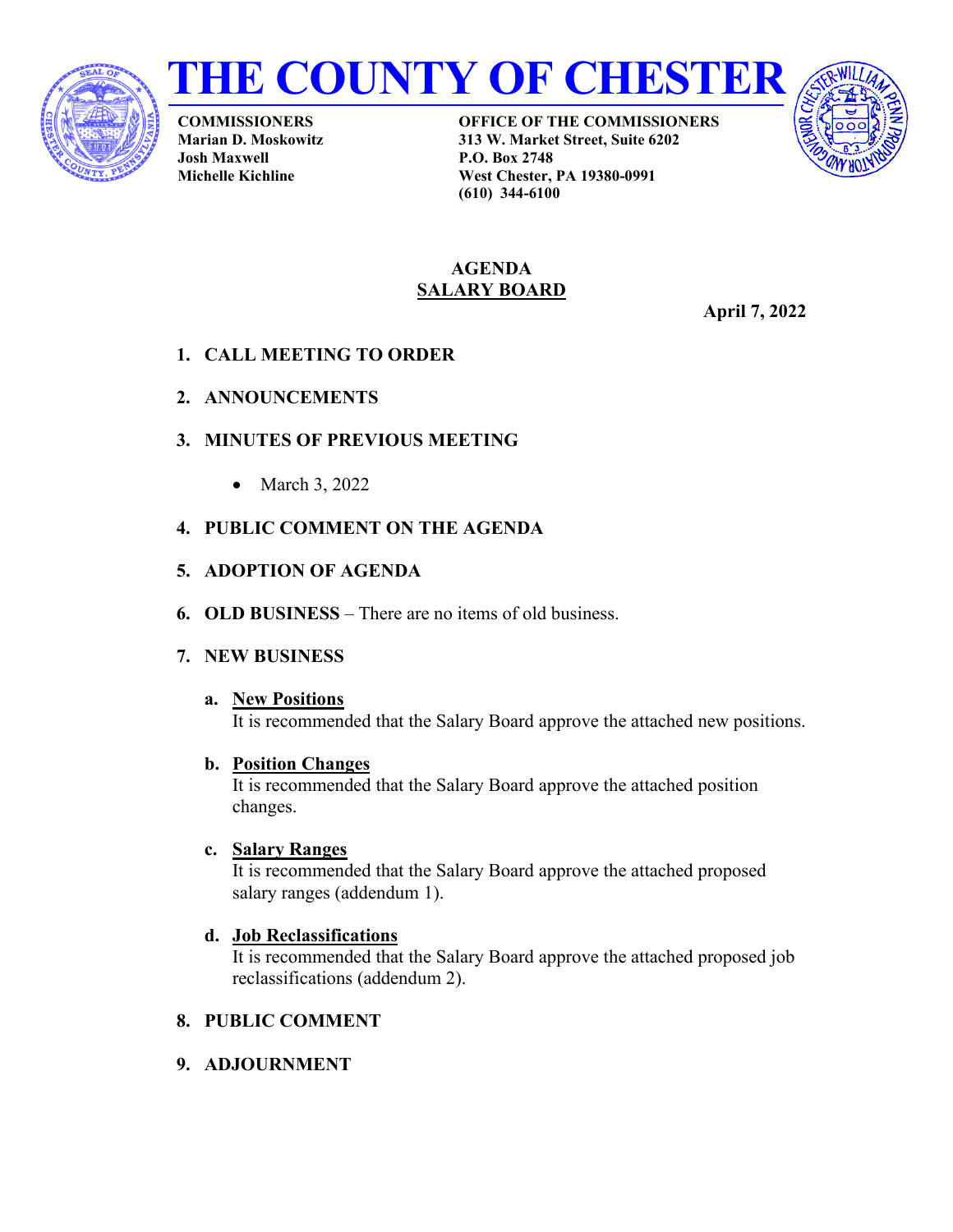

# **THE COUNTY OF CHESTER**

**COMMISSIONERS Marian D. Moskowitz Josh Maxwell Michelle Kichline**

**OFFICE OF THE COMMISSIONERS 313 W. Market Street, Suite 6202 P.O. Box 2748 West Chester, PA 19380-0991 (610) 344-6100**



## **SALARY BOARD MINUTES**

**March 3, 2022 1. CALL MEETING TO ORDER** Chair Marian D. Moskowitz of the Chester County Board of Commissioners called the Salary Board Meeting to order on Thursday, March 3, 2022 at 11:37 AM in the Commissioners' Boardroom. Commissioner Josh Maxwell, Commissioner Michelle Kichline, and Controller Margaret Reif were also present. **CALL TO ORDER 2. ANNOUNCEMENTS** There were no announcements. **ANNOUNCEMENTS 3. MINUTES OF PREVIOUS MEETING** Commissioner Maxwell made a motion to approve the Salary Board minutes from the last meeting on February 10, 2022. Commissioner Kichline seconded the motion. Motion carried to approve the minutes from the February 10, 2022 Salary Board Meeting. **MINUTES APPROVED 4. PUBLIC COMMENT ON AGENDA** There was no public comment on agenda items. **PUBLIC COMMENT 5. ADOPTION OF AGENDA** Controller Reif made a motion to adopt the agenda. Commissioner Kichline seconded the motion. Motion carried to adopt the March 3, 2022 Salary Board Agenda. **ADOPTION OF AGENDA 6. OLD BUSINESS** There were no items of old business. **7. NEW BUSINESS a. Position Changes** Commissioner Kichline made a motion to approve the position changes listed on the Salary Board agenda, which was seconded by Controller Reif. Motion carried to approve the position changes on the Salary Board agenda. **OLD BUSINESS NEW BUSINESS Position Changes 8. PUBLIC COMMENT** Eric Roe, Administrative Analyst to Commissioner Kichline, **PUBLIC COMMENT**

announced his resignation and expressed his gratitude and thanks to the Board and the County. The Board reciprocated thanks to Eric.

There was no further public comment.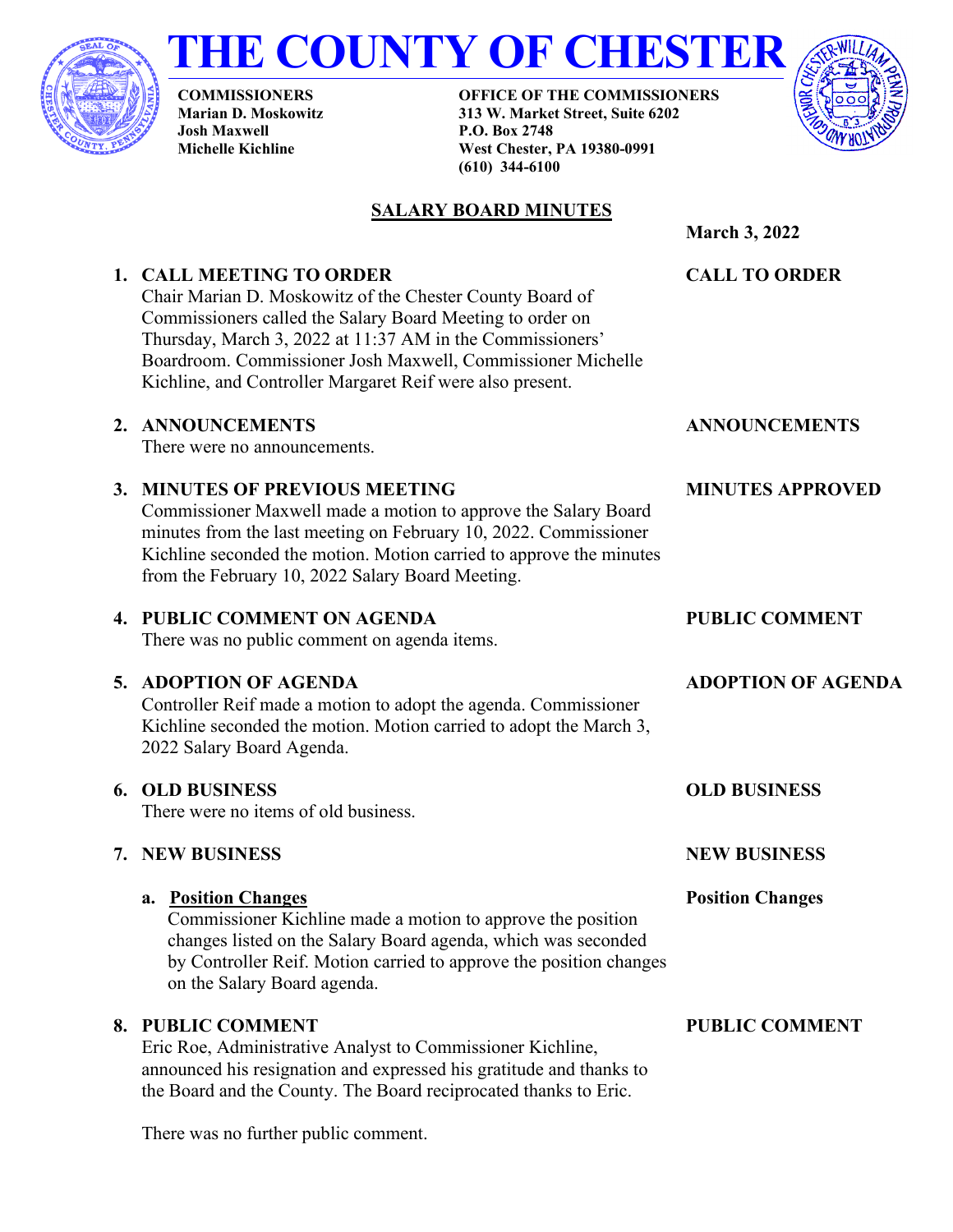## **9. ADJOURNMENT**

#### **ADJOURNMENT**

Chair Moskowitz made a motion to adjourn, which was seconded by Commissioner Kichline. Meeting adjourned at 11:42AM.

 $T\cancel{1}$  $\rightarrow$ 

**Taken by Taylor Pettit On behalf of Chief Clerk Robert J. Kagel**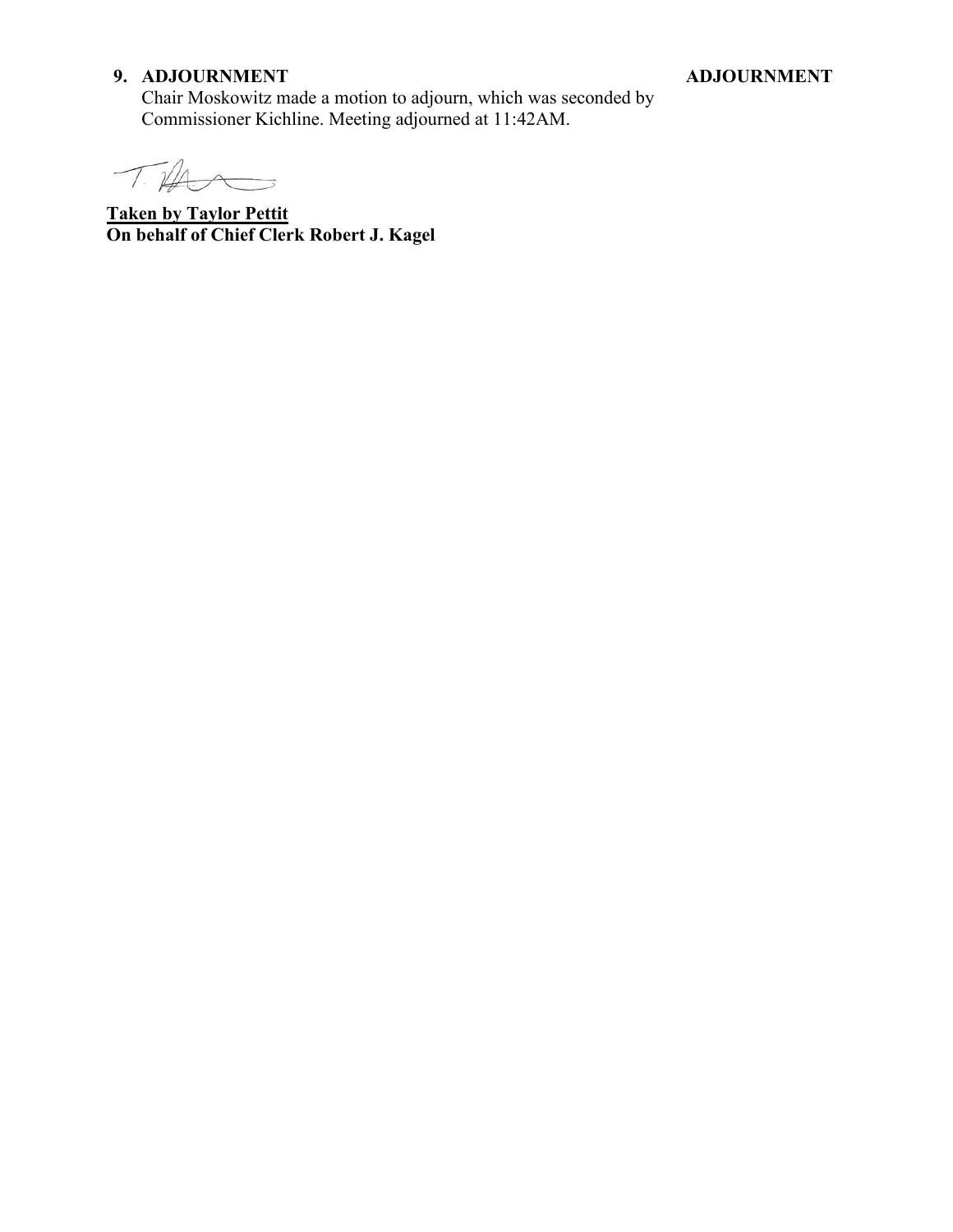April 07, 2022

#### COUNTY OF CHESTER Salary Board Meeting Date - 04/07/2022

#### New Positions

| Position Number:<br>Department :<br>Job/Title :<br>Prior Job/TITLE:<br>Effective Date : | 00004379 SSS IV<br>040780 - SSS TV<br>04/09/2022 | 132000 - Register of Wills/Orphans' Crt | F/T | Req |
|-----------------------------------------------------------------------------------------|--------------------------------------------------|-----------------------------------------|-----|-----|
| Through Date<br>$\sim$ $\sim$ $\sim$ $\sim$                                             |                                                  | New Position                            |     |     |

\_\_\_\_\_\_\_\_\_\_\_\_\_\_\_\_\_\_\_\_\_\_\_\_\_\_\_\_\_\_\_\_\_\_\_\_\_\_\_\_\_\_\_\_\_\_\_\_\_\_\_\_\_\_\_\_\_\_\_\_\_\_\_\_\_\_\_\_\_\_\_\_\_\_\_\_\_\_\_\_\_\_\_\_\_\_\_\_\_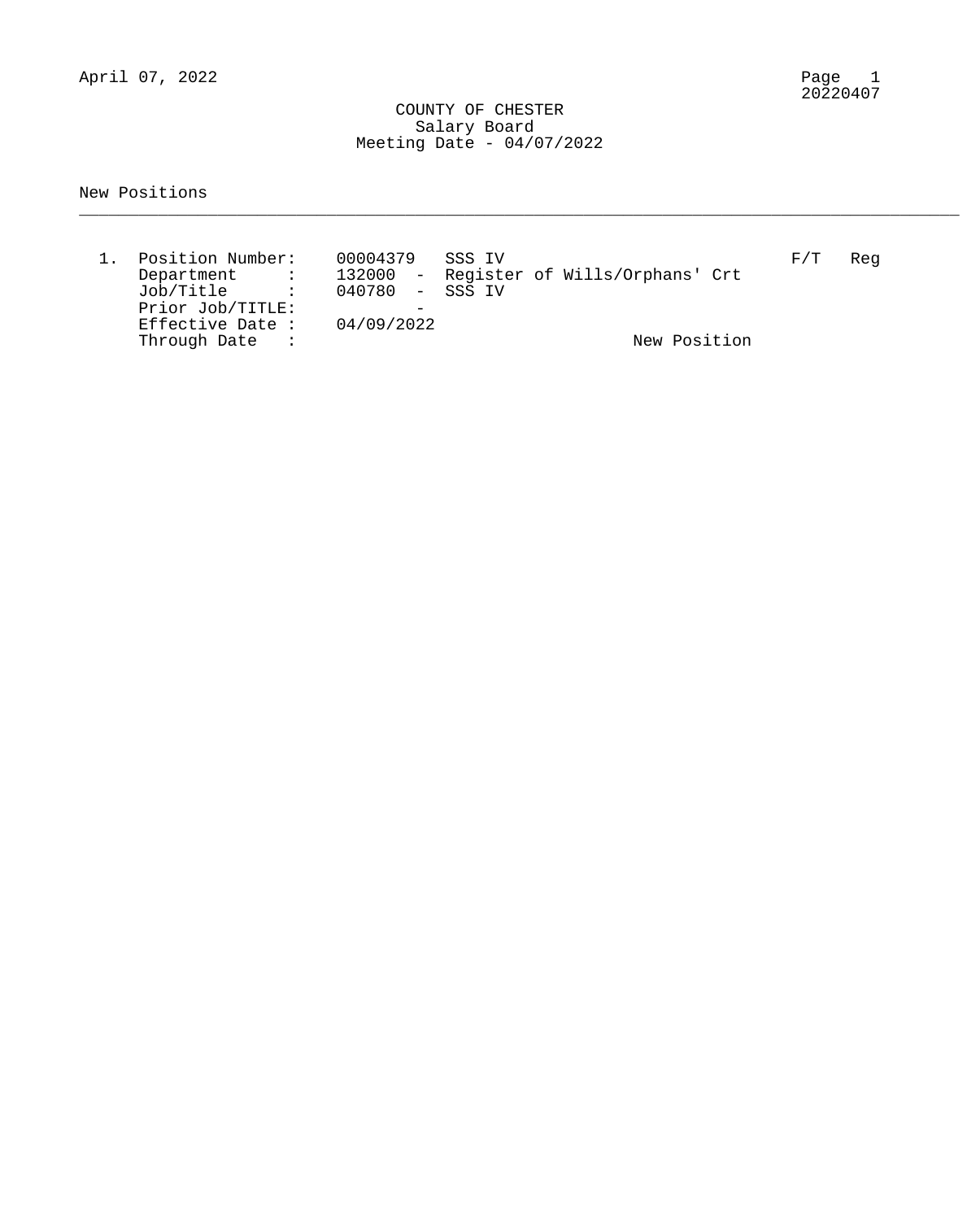#### COUNTY OF CHESTER Salary Board Meeting Date - 04/07/2022

\_\_\_\_\_\_\_\_\_\_\_\_\_\_\_\_\_\_\_\_\_\_\_\_\_\_\_\_\_\_\_\_\_\_\_\_\_\_\_\_\_\_\_\_\_\_\_\_\_\_\_\_\_\_\_\_\_\_\_\_\_\_\_\_\_\_\_\_\_\_\_\_\_\_\_\_\_\_\_\_

## Position Change

| 2. | Position Number:<br>Department<br>JOB/TITLE<br>Prior Job/TITLE:<br>Effective Date :                   | 00000444<br>453205<br>$\sim$ $ \sim$<br>040513<br>$\overline{\phantom{0}}$<br>040650<br>$\sim$<br>04/09/2022 | SSS V<br>Chester County Youth Center<br>SSS V<br>Youth Center Officer I                      | Job Re-Classification | F/T | Reg |
|----|-------------------------------------------------------------------------------------------------------|--------------------------------------------------------------------------------------------------------------|----------------------------------------------------------------------------------------------|-----------------------|-----|-----|
| 3. | Position Number:<br>Department<br>JOB/TITLE<br>Prior Job/TITLE:<br>Effective Date :                   | 00001059<br>065000<br>040360<br>$-$<br>040510<br>$  \,$<br>04/09/2022                                        | SSS VI<br>- Public Defender<br>SSS VI<br>SSS V                                               | Job Re-Classification | F/T | Reg |
| 4. | Position Number:<br>Department<br>JOB/TITLE<br>$\ddot{\cdot}$<br>Prior Job/TITLE:<br>Effective Date : | 00001335<br>$060000 -$<br>020080<br>020262<br>$-$<br>04/09/2022                                              | Attorney IV<br>Solicitor<br>Attorney IV<br>Attorney III                                      | Job Re-Classification | F/T | Reg |
| 5. | Position Number:<br>Department<br>JOB/TITLE<br>Prior Job/TITLE:<br>Effective Date :                   | 00001365<br>$055000 -$<br>040450<br>030420<br>05/07/2022                                                     | Account Clerk III<br>Controller<br>- Account Clerk III<br>- Accountant II                    | Job Re-Classification | F/T | Reg |
| б. | Position Number:<br>Department<br>JOB/TITLE<br>$\ddot{\cdot}$<br>Prior Job/TITLE:<br>Effective Date : | 00001514<br>124207 -<br>041150<br>$ \,$<br>040590<br>$\frac{1}{2}$<br>04/09/2022                             | D J Clerk I<br>Dist Court 15-2-07 Uwchlan<br>D J Clerk I<br>D J Clerk II                     | Job Re-Classification | F/T | Reg |
| 7. | Position Number:<br>Department<br>JOB/TITLE<br>Prior Job/TITLE:<br>Effective Date :                   | 00002493<br>132000<br>$\sim$<br>040450<br>$\overline{\phantom{0}}$<br>040055<br>$  \,$<br>04/09/2022         | Account Clerk III<br>Register of Wills/Orphans' Crt<br>Account Clerk III<br>Account Clerk IV | Job Re-Classification | F/T | Reg |
| 8. | Position Number:<br>Department<br>JOB/TITLE<br>$\ddot{\cdot}$<br>Prior Job/TITLE:<br>Effective Date : | 00003612<br>065000<br>$ \,$<br>030081<br>$-$<br>020261<br>$ \,$<br>04/09/2022                                | Attorney II<br>Public Defender<br>Attorney II<br>Attorney III                                | Job Re-Classification | F/T | Reg |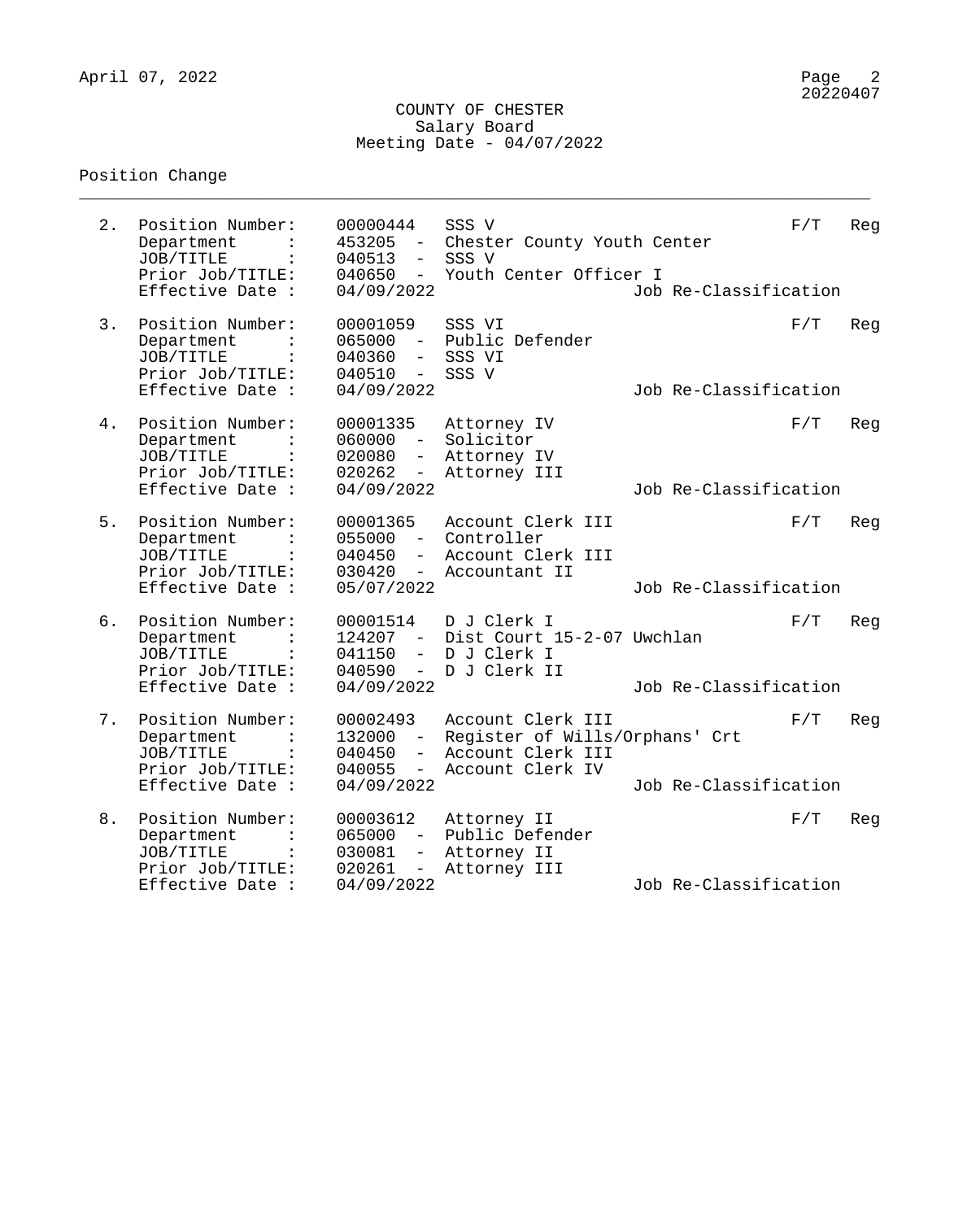| Addendum 1        |            |                     |                                        |             |                            |                                                                                                                                     |                           |                              | 2022 Pay Rates           |                                                                                                                                                                                      |                            |                                                                                                 |     |                                     |     |             |                                        |                          |
|-------------------|------------|---------------------|----------------------------------------|-------------|----------------------------|-------------------------------------------------------------------------------------------------------------------------------------|---------------------------|------------------------------|--------------------------|--------------------------------------------------------------------------------------------------------------------------------------------------------------------------------------|----------------------------|-------------------------------------------------------------------------------------------------|-----|-------------------------------------|-----|-------------|----------------------------------------|--------------------------|
|                   |            |                     |                                        |             |                            |                                                                                                                                     |                           |                              |                          |                                                                                                                                                                                      |                            |                                                                                                 |     |                                     |     |             |                                        |                          |
|                   |            | <b>Hourly Rates</b> |                                        |             | 35 Hours Per Week - Annual |                                                                                                                                     |                           | 37.5 Hours Per Week - Annual |                          |                                                                                                                                                                                      | 38 Hours Per Week - Annual |                                                                                                 |     | 38.75 Hours Per Week - Annual       |     |             | 40 Hours Per Week - Annual             |                          |
|                   | <b>Min</b> | Mid                 | Max                                    | Min         | Mid                        | Max                                                                                                                                 | Min                       | Mid                          | Max                      | Min                                                                                                                                                                                  | Mid                        | Max                                                                                             | Min | Mid                                 | Max | <b>Min</b>  | Mid                                    | Max                      |
|                   |            |                     |                                        |             |                            |                                                                                                                                     |                           |                              |                          |                                                                                                                                                                                      |                            |                                                                                                 |     |                                     |     |             |                                        |                          |
| N01               | \$15.00    | \$18.75             | \$22.50                                | \$27,300.00 | \$34,125.00                |                                                                                                                                     | \$40,950.00 \$29,250.00   | \$36,562.50                  |                          | $\frac{1}{2}$ \$43,875.00 $\left  \frac{1}{2}$ \$29,640.00 $\right $ \$37,050.00 $\left  \frac{244}{460.00} \right $ \$30,225.00 $\left  \frac{225}{937.781.25} \right $ \$45,337.50 |                            |                                                                                                 |     |                                     |     | \$31,200.00 | \$39,000.00                            | \$46,800.00              |
| <b>N02</b>        | \$16.05    | \$20.07             | \$24.08                                | \$29,216.46 | \$36,520.12                |                                                                                                                                     | \$43,823.78 \$31,303.35   | \$39,128.70                  |                          | \$46,954.05 \$31,720.73 \$39,650.42 \$47,580.10 \$32,346.80 \$40,432.99 \$48,519.19                                                                                                  |                            |                                                                                                 |     |                                     |     | \$33,390.24 | \$41,737.28                            | \$50,084.32              |
| N03               | \$17.26    | \$21.58             | \$25.90                                | \$31,420.48 | \$39,275.60                |                                                                                                                                     | $$47,130.72$ $$33,664.80$ | \$42,081.00                  |                          | \$50,497.20 \$34,113.66 \$42,642.08 \$51,170.50 \$34,786.96 \$43,483.70 \$52,180.44                                                                                                  |                            |                                                                                                 |     |                                     |     | \$35,909.12 | \$44,886.40                            | \$53,863.68              |
| N04               | \$18.98    | \$23.72             | \$28.47                                | \$34,538.14 | \$43,172.22                |                                                                                                                                     | \$51,806.30 \$37,005.15   | \$46,255.95                  |                          | \$55,506.75 \$37,498.55 \$46,872.70 \$56,246.84 \$38,238.66 \$47,797.82 \$57,356.98                                                                                                  |                            |                                                                                                 |     |                                     |     | \$39,472.16 |                                        | \$49,339.68 \$59,207.20  |
| <b>NO5</b>        | \$20.22    | \$25.27             | \$30.33                                | \$36,796.66 | \$45,995.82                |                                                                                                                                     | $$55,194.99$ $$39,424.99$ | \$49,281.24                  | \$59,137.49              |                                                                                                                                                                                      |                            | $ $ \$39,950.66 \$49,938.32 \$59,925.99 $ $ \$40,739.16 \$50,923.95 \$61,108.74                 |     |                                     |     |             | \$42,053.32 \$52,566.66                | \$63,079.99              |
| N06               | \$22.04    | \$27.55             | \$33.06                                | \$40,108.36 | \$50,135.45                |                                                                                                                                     | \$60,162.54 \$42,973.24   | \$53,716.55                  | \$64,459.86              |                                                                                                                                                                                      |                            | \$43,546.22 \$54,432.77 \$65,319.33 \$44,405.68 \$55,507.10 \$66,608.52                         |     |                                     |     |             | \$45,838.12 \$57,297.65 \$68,757.18    |                          |
| N07               | \$24.13    | \$30.16             | \$36.20                                | \$43,918.65 | \$54,898.31                |                                                                                                                                     | \$65,877.98   \$47,055.70 | \$58,819.62                  |                          | $\frac{1}{20}$ ,583.55   $\frac{1}{247}$ ,683.11   \$59,603.88   \$71,524.66     \$48,624.22   \$60,780.28   \$72,936.33                                                             |                            |                                                                                                 |     |                                     |     | \$50,192.74 | \$62,740.93                            | \$75,289.12              |
| N08               | \$26.54    | \$33.18             | \$39.82                                | \$48,310.52 | \$60,388.15                |                                                                                                                                     | \$72,465.78 \$51,761.27   |                              |                          | \$64,701.59 \$77,641.90 \$52,451.42 \$65,564.27 \$78,677.13 \$53,486.64 \$66,858.30 \$80,229.97                                                                                      |                            |                                                                                                 |     |                                     |     |             | \$55,212.02 \$69,015.02 \$82,818.03    |                          |
| N09               | \$29.33    | \$36.66             | \$44.00                                | \$53,383.12 | \$66,728.90                | \$80,074.68                                                                                                                         | \$57,196.20               | \$71,495.25                  | \$85,794.30              |                                                                                                                                                                                      |                            | $ $ \$57,958.82 $ $ \$72,448.52 $ $ \$86,938.23 $ $ \$59,102.74 $ $ \$73,878.43 $ $ \$88,654.11 |     |                                     |     | \$61,009.28 | \$76,261.60                            | \$91,513.92              |
| N10               | \$32.56    | \$40.70             | \$48.84                                | \$59,255.26 | \$74,069.08                |                                                                                                                                     | \$88,882.90 \$63,487.78   |                              | \$79,359.73 \$95,231.68  |                                                                                                                                                                                      |                            |                                                                                                 |     | \$65,604.04 \$82,005.05 \$98,406.06 |     | \$67,720.30 |                                        | \$84,650.38 \$101,580.45 |
| N11               | \$36.30    | \$45.38             | \$54.45                                | \$66,069.62 | \$82,587.03                |                                                                                                                                     | \$99,104.43 \$70,788.88   |                              | \$88,486.10 \$106,183.32 |                                                                                                                                                                                      |                            |                                                                                                 |     |                                     |     |             | \$75,508.14 \$94,385.17 \$113,262.21   |                          |
| N12               | \$40.66    | \$50.82             | \$60.99                                | \$73,997.97 |                            | \$92,497.47 \$110,996.96 \$79,283.54                                                                                                |                           |                              | \$99,104.43 \$118,925.32 |                                                                                                                                                                                      |                            |                                                                                                 |     |                                     |     |             | \$84,569.11 \$105,711.39 \$126,853.67  |                          |
| N13               | \$45.74    | \$57.18<br>\$64.61  | \$68.61<br>\$77.53                     |             |                            | $ $ \$83,247.72 \$104,059.65 \$124,871.58 \$89,193.99 \$111,492.48 \$133,790.98                                                     |                           |                              |                          |                                                                                                                                                                                      |                            |                                                                                                 |     |                                     |     |             | \$95,140.25 \$118,925.32 \$142,710.38  |                          |
| N14               | \$51.69    |                     |                                        |             |                            |                                                                                                                                     |                           |                              |                          |                                                                                                                                                                                      |                            |                                                                                                 |     |                                     |     |             | \$107,508.49 \$134,385.61 \$161,262.73 |                          |
| E01               | \$25.00    | \$31.25             | \$37.50                                | \$45,500.00 | \$56,875.00                | \$68,250.00                                                                                                                         | \$48,750.00               | \$60,937.50                  | \$73,125.00              |                                                                                                                                                                                      |                            |                                                                                                 |     |                                     |     | \$52,000.00 | \$65,000.00                            | \$78,000.00              |
| E02               | \$26.69    | \$33.36             | \$40.03                                | \$48,571.25 | \$60,714.06                | \$72,856.88                                                                                                                         | \$52,040.63               | \$65,050.78                  | \$78,060.94              |                                                                                                                                                                                      |                            |                                                                                                 |     |                                     |     | \$55,510.00 |                                        | \$69,387.50 \$83,265.00  |
| E03               | \$28.56    | \$35.69             | \$42.83                                | \$51,971.24 | \$64,964.05                | \$77,956.86                                                                                                                         | \$55,683.47               | \$69,604.34                  | \$83,525.20              |                                                                                                                                                                                      |                            |                                                                                                 |     |                                     |     | \$59,395.70 | \$74,244.63                            | \$89,093.55              |
| E04               | \$30.63    | \$38.28             | \$45.94                                | \$55,739.15 | \$69,673.94                | \$83,608.73                                                                                                                         | \$59,720.52               | \$74,650.65                  | \$89,580.78              |                                                                                                                                                                                      |                            |                                                                                                 |     |                                     |     | \$63,701.89 |                                        | \$79,627.36 \$95,552.83  |
| E05               | \$32.92    | \$41.15             | \$49.38                                | \$59,919.59 | \$74,899.49                | \$89,879.38                                                                                                                         | \$64,199.56               | \$80,249.45                  | \$96,299.34              |                                                                                                                                                                                      |                            |                                                                                                 |     |                                     |     | \$68,479.53 |                                        | \$85,599.41 \$102,719.29 |
| E06               | \$35.47    | \$44.34             | \$53.21                                | \$64,563.36 | \$80,704.20                |                                                                                                                                     | \$96,845.04 \$69,175.03   |                              | \$86,468.78 \$103,762.54 |                                                                                                                                                                                      |                            |                                                                                                 |     |                                     |     | \$73,786.69 |                                        | \$92,233.37 \$110,680.04 |
| E07               | \$38.31    | \$47.89             | \$57.47                                | \$69,728.43 |                            | \$87,160.53 \$104,592.64 \$74,709.03                                                                                                |                           |                              | \$93,386.28 \$112,063.54 |                                                                                                                                                                                      |                            |                                                                                                 |     |                                     |     |             | \$79,689.63 \$99,612.04 \$119,534.44   |                          |
| <b>E08</b>        | \$41.47    | \$51.84             | \$62.21                                | \$75,481.02 |                            | \$94,351.28 \$113,221.53 \$80,872.52 \$101,090.65 \$121,308.78                                                                      |                           |                              |                          |                                                                                                                                                                                      |                            |                                                                                                 |     |                                     |     |             | \$86,264.02 \$107,830.03 \$129,396.03  |                          |
| E09               | \$45.00    | \$56.25             |                                        |             |                            | $\frac{1}{2}$ \$81,896.91 $\frac{1}{2}$ \$102,371.13 $\frac{1}{2}$ \$122,845.36 $\frac{1}{2}$ \$87,746.69 \$109,683.36 \$131,620.03 |                           |                              |                          |                                                                                                                                                                                      |                            |                                                                                                 |     |                                     |     |             | \$93,596.47 \$116,995.58 \$140,394.70  |                          |
| E10               | \$48.94    | \$61.17             |                                        |             |                            | \$73.40 \$89,062.89 \$111,328.61 \$133,594.33 \$95,424.52 \$119,280.65 \$143,136.78                                                 |                           |                              |                          |                                                                                                                                                                                      |                            |                                                                                                 |     |                                     |     |             | \$101,786.16 \$127,232.69 \$152,679.23 |                          |
|                   |            |                     |                                        |             |                            |                                                                                                                                     |                           |                              |                          |                                                                                                                                                                                      |                            |                                                                                                 |     |                                     |     |             |                                        |                          |
| CO <sub>1</sub>   | \$22.31    | \$27.88             | \$33.46                                |             |                            |                                                                                                                                     |                           |                              |                          |                                                                                                                                                                                      |                            |                                                                                                 |     |                                     |     | \$46,400.00 | \$58,000.00                            | \$69,600.00              |
| CO <sub>2</sub>   | \$23.87    | \$29.84             | \$35.80                                |             |                            |                                                                                                                                     |                           |                              |                          |                                                                                                                                                                                      |                            |                                                                                                 |     |                                     |     | \$49,648.00 |                                        | \$62,060.00 \$74,472.00  |
| CO3               | \$25.54    | \$31.93             | \$38.31                                |             |                            |                                                                                                                                     |                           |                              |                          |                                                                                                                                                                                      |                            |                                                                                                 |     |                                     |     | \$53,123.36 |                                        | \$66,404.20 \$79,685.04  |
| CO <sub>4</sub>   | \$27.84    | \$34.80             | \$41.76                                |             |                            |                                                                                                                                     |                           |                              |                          |                                                                                                                                                                                      |                            |                                                                                                 |     |                                     |     |             | \$57,904.46 \$72,380.58                | \$86,856.69              |
| CO <sub>5</sub>   | \$30.34    | \$37.93             | \$45.52                                |             |                            |                                                                                                                                     |                           |                              |                          |                                                                                                                                                                                      |                            |                                                                                                 |     |                                     |     | \$63,115.86 | \$78,894.83                            | \$94,673.80              |
| C <sub>06</sub>   | \$33.08    | \$41.34             | \$49.61                                |             |                            |                                                                                                                                     |                           |                              |                          |                                                                                                                                                                                      |                            |                                                                                                 |     |                                     |     | \$68,796.29 |                                        | \$85,995.36 \$103,194.44 |
| C07               | \$36.38    | \$45.48             | \$54.57                                |             |                            |                                                                                                                                     |                           |                              |                          |                                                                                                                                                                                      |                            |                                                                                                 |     |                                     |     |             | \$75,675.92 \$94,594.90 \$113,513.88   |                          |
| CO8               | \$40.02    | \$50.03             | \$60.03                                |             |                            |                                                                                                                                     |                           |                              |                          |                                                                                                                                                                                      |                            |                                                                                                 |     |                                     |     |             | \$83,243.51 \$104,054.39 \$124,865.27  |                          |
|                   |            |                     |                                        |             |                            |                                                                                                                                     |                           |                              |                          |                                                                                                                                                                                      |                            |                                                                                                 |     |                                     |     |             |                                        |                          |
| L <sub>01</sub>   | \$30.00    | \$37.50             | \$45.00                                | \$54,600.00 | \$68,250.00                |                                                                                                                                     | \$81,900.00 \$58,500.00   | \$73,125.00                  | \$87,750.00              |                                                                                                                                                                                      |                            |                                                                                                 |     |                                     |     | \$62,400.00 |                                        | \$78,000.00 \$93,600.00  |
| LO <sub>2</sub>   | \$33.90    | \$42.38             | \$50.85                                | \$61,698.00 | \$77,122.50                |                                                                                                                                     | \$92,547.00   \$66,105.00 | \$82,631.25                  | \$99,157.50              |                                                                                                                                                                                      |                            |                                                                                                 |     |                                     |     | \$70,512.00 |                                        | \$88,140.00 \$105,768.00 |
| LO3               | \$38.31    | \$47.88             | \$57.46                                | \$69,718.74 |                            | \$87,148.43 \$104,579.02 \$74,698.65                                                                                                |                           |                              | \$93,373.31 \$112,048.95 |                                                                                                                                                                                      |                            |                                                                                                 |     |                                     |     |             | \$79,678.56 \$99,598.20 \$119,518.88   |                          |
| L <sub>04</sub>   | \$43.67    | \$54.59             | \$65.50                                | \$79,479.40 |                            | \$99,349.20 \$119,219.10                                                                                                            |                           |                              |                          |                                                                                                                                                                                      |                            |                                                                                                 |     |                                     |     |             | \$90,833.60 \$113,541.95 \$136,250.40  |                          |
| L05               | \$50.05    | \$62.56             | \$75.07                                |             |                            | \$91,083.35 \$113,854.19 \$136,625.03                                                                                               |                           |                              |                          |                                                                                                                                                                                      |                            |                                                                                                 |     |                                     |     |             | \$104,095.26 \$130,119.07 \$156,142.89 |                          |
|                   |            |                     |                                        |             |                            |                                                                                                                                     |                           |                              |                          |                                                                                                                                                                                      |                            |                                                                                                 |     |                                     |     |             |                                        |                          |
| M05               | \$39.51    | \$49.39             | \$59.27                                |             |                            | \$71,911.84 \$89,889.80 \$107,867.76                                                                                                |                           |                              |                          |                                                                                                                                                                                      |                            |                                                                                                 |     |                                     |     |             |                                        |                          |
|                   |            |                     | \$103,200.00 \$129,000.00 \$154,800.00 |             |                            |                                                                                                                                     |                           |                              |                          |                                                                                                                                                                                      |                            |                                                                                                 |     |                                     |     |             |                                        |                          |
| D01<br><b>D02</b> |            |                     | \$117,648.00 \$147,060.00 \$176,472.00 |             |                            |                                                                                                                                     |                           |                              |                          |                                                                                                                                                                                      |                            |                                                                                                 |     |                                     |     |             |                                        |                          |
| D03               |            |                     | \$134,118.72 \$167,648.40 \$201,178.08 |             |                            |                                                                                                                                     |                           |                              |                          |                                                                                                                                                                                      |                            |                                                                                                 |     |                                     |     |             |                                        |                          |
|                   |            |                     |                                        |             |                            |                                                                                                                                     |                           |                              |                          |                                                                                                                                                                                      |                            |                                                                                                 |     |                                     |     |             |                                        |                          |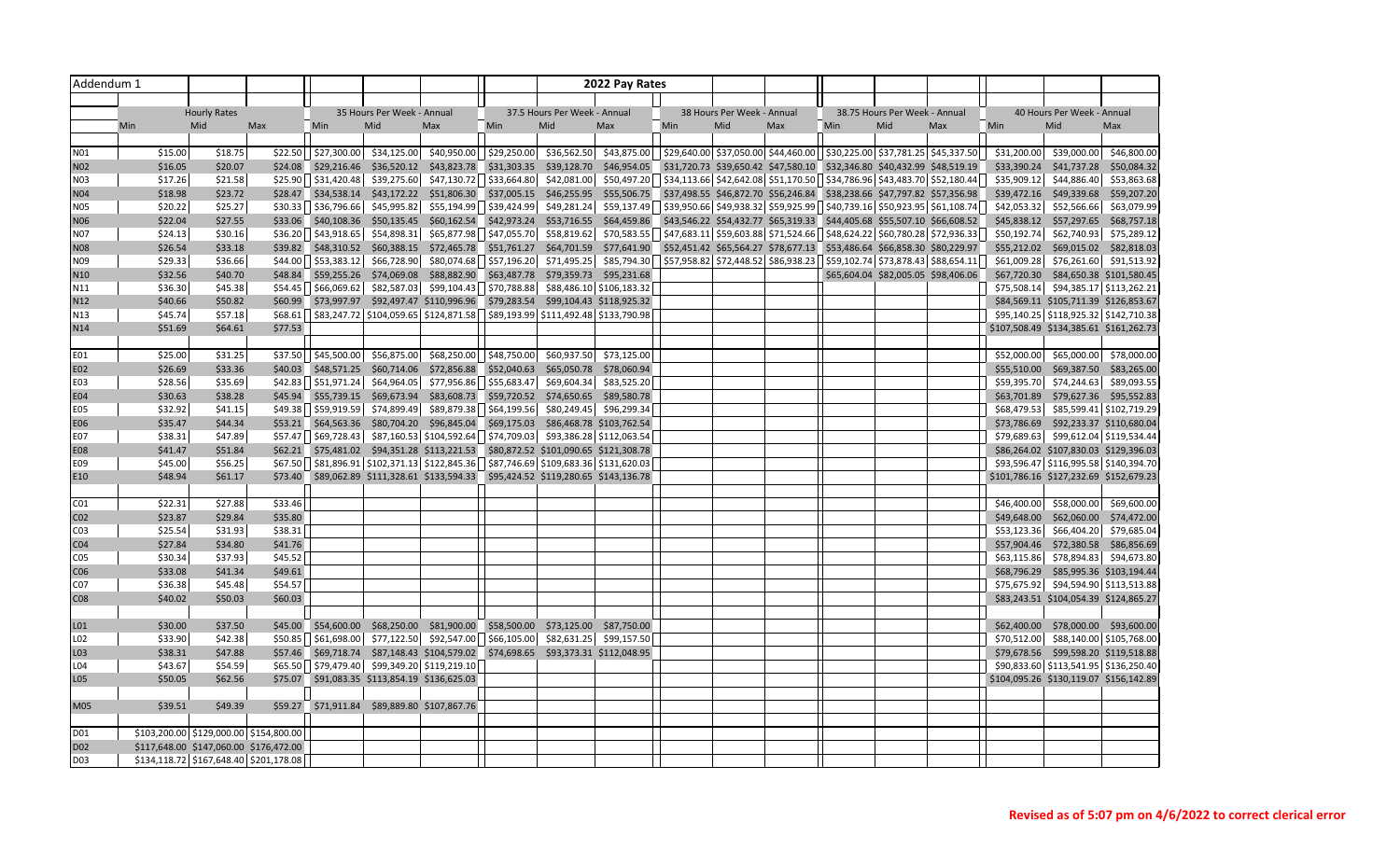## Addendum 2

| Job Code | Job Title                           | Grade      | <b>New Grade</b> |
|----------|-------------------------------------|------------|------------------|
| 030868   | Juvenile Court Paralegal            | E01        | N06              |
| 020615   | Admin Support/Svc Coord             | E02        | E03              |
| 021112   | Contracts & Purch Coord             | E02        | E03              |
| 020978   | Diversionary Programs Investig      | E02        | E03              |
| 030350   | Librarian II                        | E02        | E03              |
| 030420   | <b>Accountant II</b>                | E03        | E05              |
| 030510   | <b>Accountant II</b>                | E03        | E05              |
| 030543   | <b>Administrative Analyst</b>       | E03        | E03              |
| 030490   | <b>Fiscal Officer II</b>            | E03        | E05              |
| 030150   | Librarian III                       | E03        | E05              |
| 030126   | <b>Accountant III</b>               | E04        | E06              |
| 030018   | <b>Accountant III</b>               | E04        | E06              |
| 020186   | Administrative/HR Supervisor        | E04        | E04              |
| 020184   | Administrative/HR Supervisor        | E04        | E04              |
| 030627   | <b>Buyer II</b>                     | E04        | <b>E05</b>       |
| 020872   | <b>Clerical and Technology Sup</b>  | E04        | E03              |
| 030022   | <b>Conservation Engineer</b>        | E04        | E64              |
| 030220   | <b>Financial Analyst</b>            | E04        | E05              |
| 030222   | Financial Analyst - Hotel Tax       | E04        | E07              |
| 020962   | <b>Financial Coordinator</b>        | E04        | <b>E05</b>       |
| 030491   | <b>Fiscal Officer III</b>           | E04        | E06              |
| 030023   | <b>Stormwater Engineer</b>          | E04        | E64              |
| 020313   | <b>Accounting Supervisor</b>        | <b>E05</b> | E06              |
| 020619   | <b>Asst Director Voter Services</b> | E05        | E06              |
| 010440   | <b>Chief Deputy Sheriff</b>         | <b>E05</b> | E07              |
| 010480   | Deputy Clerk Of Courts              | <b>E05</b> | E06              |
| 010460   | Deputy Prothonotary                 | <b>E05</b> | E06              |
| 010490   | Deputy Recorder Of Deeds            | <b>E05</b> | E06              |
| 010470   | Deputy Register Of Wills            | E05        | E06              |
| 010450   | Deputy Treasurer                    | E05        | E06              |
| 020190   | Librarian IV                        | E05        | E06              |
| 030021   | <b>Professional Engineer</b>        | E05        | E07              |
| 020037   | <b>Risk Manager</b>                 | E05        | E06              |
| 030139   | Senior Government Accountant        | <b>E05</b> | E07              |
| 020360   | <b>Accounting Manager</b>           | E06        | E08              |
| 020395   | <b>Accounts Payable Manager</b>     | E06        | E08              |
| 020370   | Agricultural Prgrm Coord            | E06        | E07              |
| 020364   | <b>Audit Manager</b>                | E06        | E08              |
| 031361   | COVID-19 Recovery Program Mgr       | E06        | E07              |
| 020310   | Manager, Finance & Admin Svcs       | E06        | E07              |
| 020850   | Payroll Manager                     | E06        | E08              |
| 031360   | <b>Senior Financial Analyst</b>     | E06        | E07              |
| 020067   | <b>Agricultural PIng Director</b>   | E07        | E08              |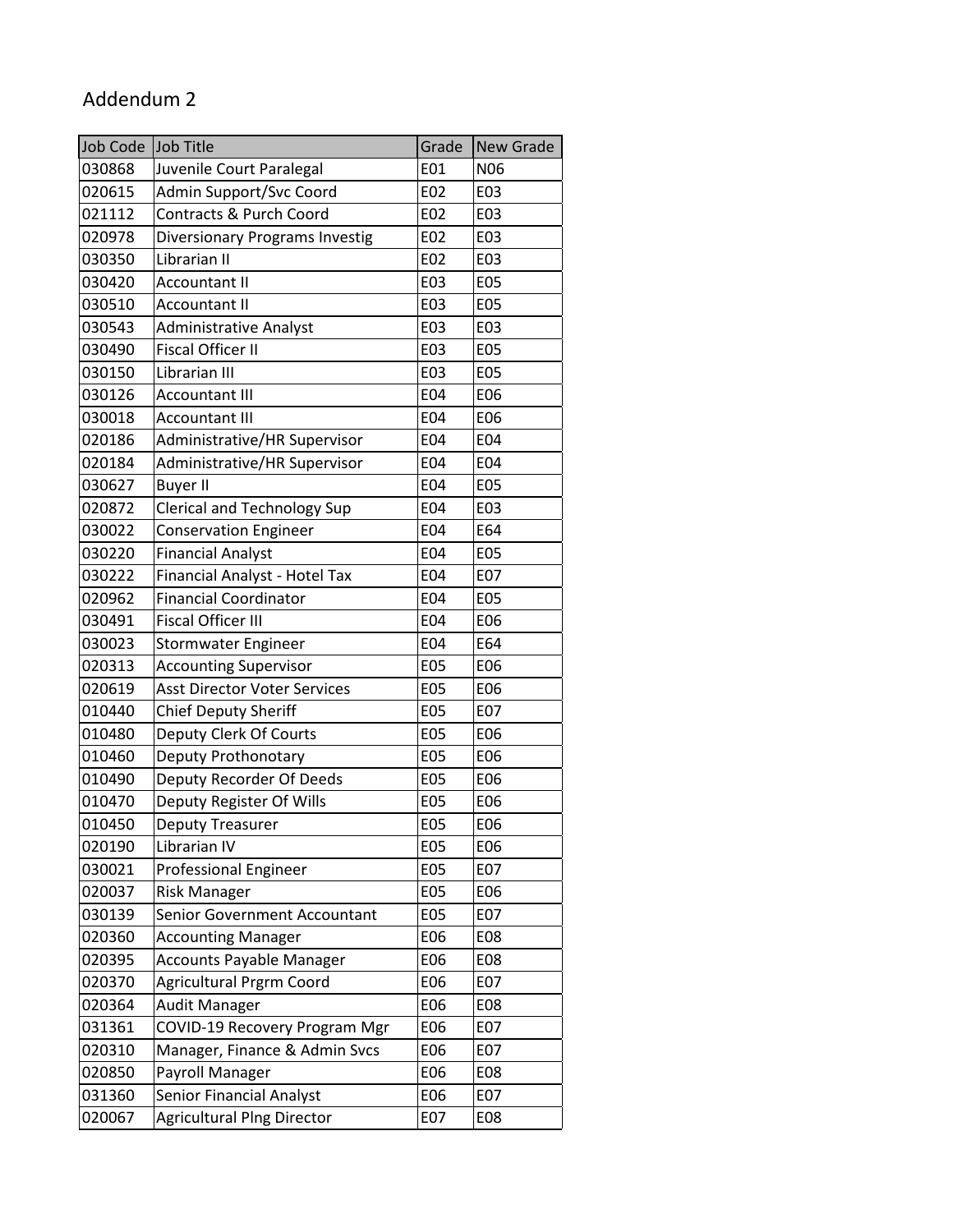| 030101 | Area Manager                         | E07              | E08        |
|--------|--------------------------------------|------------------|------------|
| 030090 | Area Manager                         | E07              | E08        |
| 030427 | <b>Compensation Manager</b>          | E07              | E08        |
| 010280 | Deputy Controller                    | E07              | E09        |
| 030005 | <b>Deputy Director Facilities</b>    | E07              | E08        |
| 010350 | Librarian V                          | E07              | E08        |
| 030347 | Management Data ProjectManager       | E07              | E08        |
| 020060 | <b>Planning Services Director</b>    | E07              | E08        |
| 031362 | Sr Financial Analyst/Assistant       | E07              | E08        |
| 020066 | <b>Sustainability Director</b>       | E07              | E08        |
| 020063 | <b>Technical Services Director</b>   | E07              | E08        |
| 020061 | <b>Transportation Svcs Director</b>  | E07              | E08        |
| 010180 | <b>Assistant Planning Dir</b>        | E08              | E09        |
| 020277 | Deputy Dir Enterprise Systems        | E08              | E09        |
| 020177 | Deputy Director of HR                | E08              | E09        |
| 010360 | <b>Detective Lieutenant</b>          | E08              | E10        |
| 010355 | <b>HS Fiscal Operations Director</b> | E08              | E09        |
| 020043 | Public Health Physician              | E08              | E10        |
| 041290 | <b>Account Clerk I</b>               | N <sub>0</sub> 2 | N03        |
| 041150 | D J Clerk I                          | <b>N02</b>       | N03        |
| 041210 | Interviewer Verifier /Pd             | N <sub>02</sub>  | N03        |
| 041319 | Library Assist II                    | N <sub>02</sub>  | N03        |
| 041122 | SSS III                              | N <sub>0</sub> 2 | N03        |
| 041120 | SSS III                              | N <sub>0</sub> 2 | N03        |
| 041123 | <b>SSS III</b>                       | N02              | N03        |
| 040870 | <b>Account Clerk II</b>              | N03              | N04        |
| 040875 | <b>Account Clerk II</b>              | N03              | N04        |
| 040877 | <b>Acct Clk II-Financial</b>         | N03              | N04        |
| 030923 | <b>Admissions Liaison</b>            | N03              | N06        |
| 040910 | <b>Fiscal Technician</b>             | N03              | N04        |
| 040790 | I&R Specialist - Aging               | N03              | N04        |
| 040778 | Legal Staff Support Clerk            | N03              | N04        |
| 040830 | Library Assistant III                | <b>N03</b>       | <b>N05</b> |
| 048573 | Protective Serv Sup Assistant        | <b>N03</b>       | N04        |
| 040780 | SSS IV                               | N03              | N04        |
| 040783 | SSS IV                               | N03              | N04        |
| 040510 | SSS <sub>V</sub>                     | N03              | N05        |
| 040450 | <b>Account Clerk III</b>             | N04              | N06        |
| 040590 | D J Clerk II                         | N04              | <b>N05</b> |
| 040914 | Fiscal Technician II                 | N04              | <b>N05</b> |
| 040236 | <b>HS Account Clerk III</b>          | N04              | N06        |
| 040272 | Intake Coordinator                   | N04              | N06        |
| 040453 | Payroll Coordinator I                | N04              | <b>N05</b> |
| 040510 | SSS <sub>V</sub>                     | N04              | <b>N05</b> |
| 040585 | SSS <sub>V</sub>                     | N04              | <b>N05</b> |
| 040591 | SSS <sub>V</sub>                     | N04              | <b>N05</b> |
| 040513 | SSS <sub>V</sub>                     | N04              | <b>N05</b> |